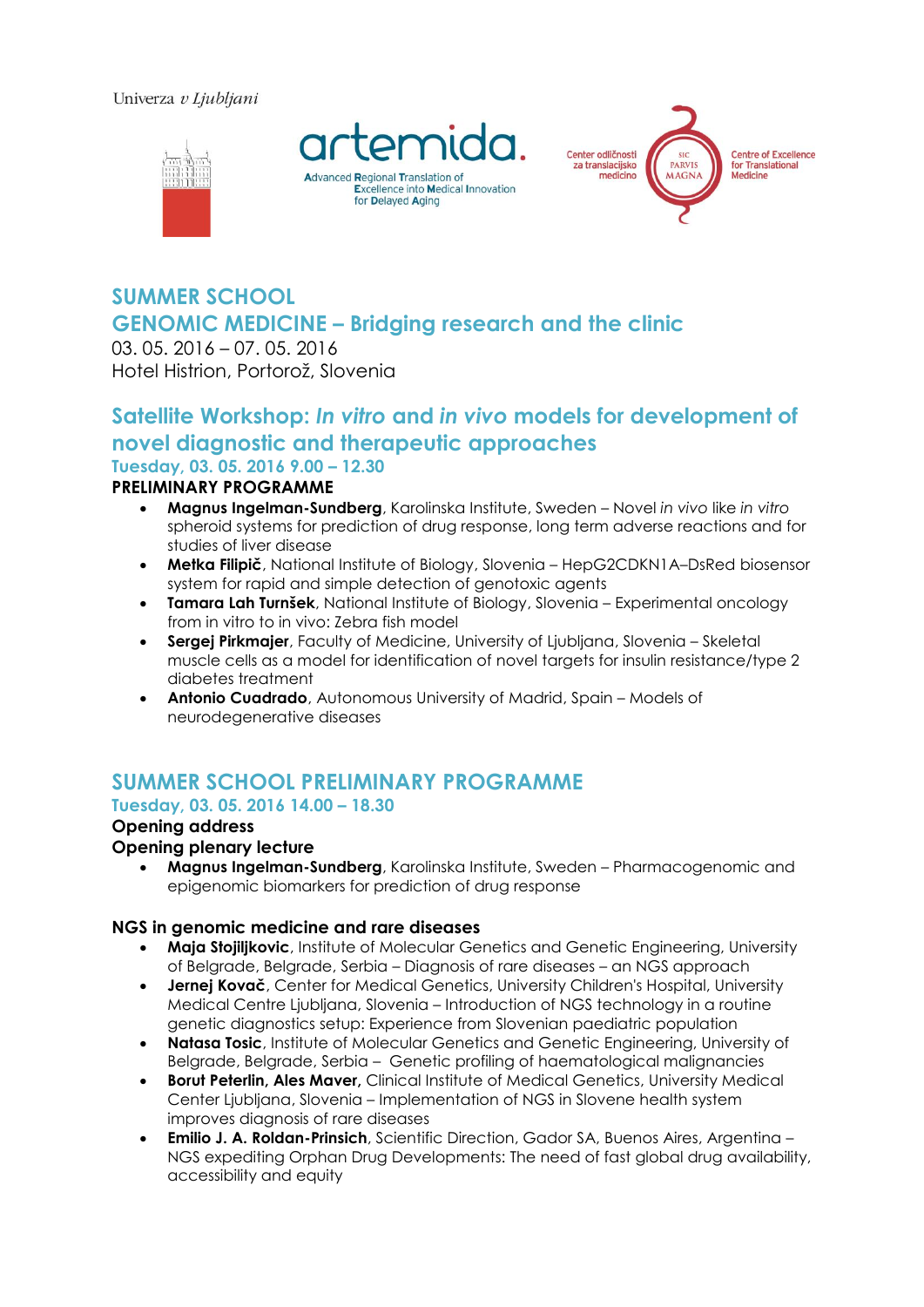#### **Wednesday, 04. 05. 2016 8.30 – 12.30**

- Meet the speakers
- Presentation of ARTEMIDA project

#### **Pharmacogenomics and pharmacoepigenomics**

- **Magnus Ingelman-Sundberg**, Karolinska Institute, Sweden Rare genetic variants do play a major role for interindividual variation in drug response
- **Marianna Lucafò**, University of Trieste, Italy Non-coding RNAs in glucocorticoid response
- **Tanja Kunej**, Biotechnical Faculty, University of Ljubljana, Slovenia TBC
- Short talks

#### **Wednesday, 04. 05. 2016 14.00 – 18.30**

• Poster session

#### **Pharmacogenetics and personalized medicine**

- **Ron van Schaik**, Erasmus MC, Rotterdam, The Netherlands Pharmacogenetics in Transplantation: what can we use?
- **Giuliana Decorti**, University of Trieste, Italy Therapy personalization of IBD
- **Nada Božina**, Clinical Institute of Laboratory Diagnosis, Zagreb University School of Medicine, Croatia – Pharmacogenetic testing in psychiatry
- **Vita Dolžan**, Faculty of Medicine, University of Ljubljana, Slovenia Pharmacogenetics of Type 2 diabetes treatment
- Short talks

#### **Thursday, 05. 05. 2016 8.30 – 12.30**

- Meet the speakers
- Presentation of EU-PGx

#### **Oxidative stress and disease, Gene-environment interactions**

- **Antonio Cuadrado**, Autonomous University of Madrid, Spain Redox Biology in Translational Medicine
- **María Monsalve**, Instituto de Investigaciones Biomédicas Alberto Sols, Spain Metabolic control of antioxidant systems, mechanisms and pathological implications
- **Kristel Van Steen**, Université de Liège, Belgium Gene-environment interactions
- **Irina Milisav**, Faculty of Medicine, University of Ljubljana, Slovenia Oxidative protein modifications in diabetes and neurodegenerative diseases
- Short talks

#### **Thursday, 05. 05. 2016 14.00 – 18.30**

#### **Improving skills for research and career in Genomic medicine – workshop**

- **Matthias Samwald**, Medical University of Vienna, Austria One man's \*1 is another man's \*13? Trouble with current nomenclatures in personalized medicine
- **Nada Božina**, Clinical Institute of Laboratory Diagnosis, Zagreb University School of Medicine, Croatia – Integrating Pharmacogenomics with Pharmacovigilance - Croatian Experience
- **TBA**

#### **16.00 Excursion to Piran**

#### **Friday, 06. 05. 2016 8.30 – 12.30**

- Meet the speakers
- Presentation of EU-ROS

#### **Bioinformatics and biostatistics for translational research**